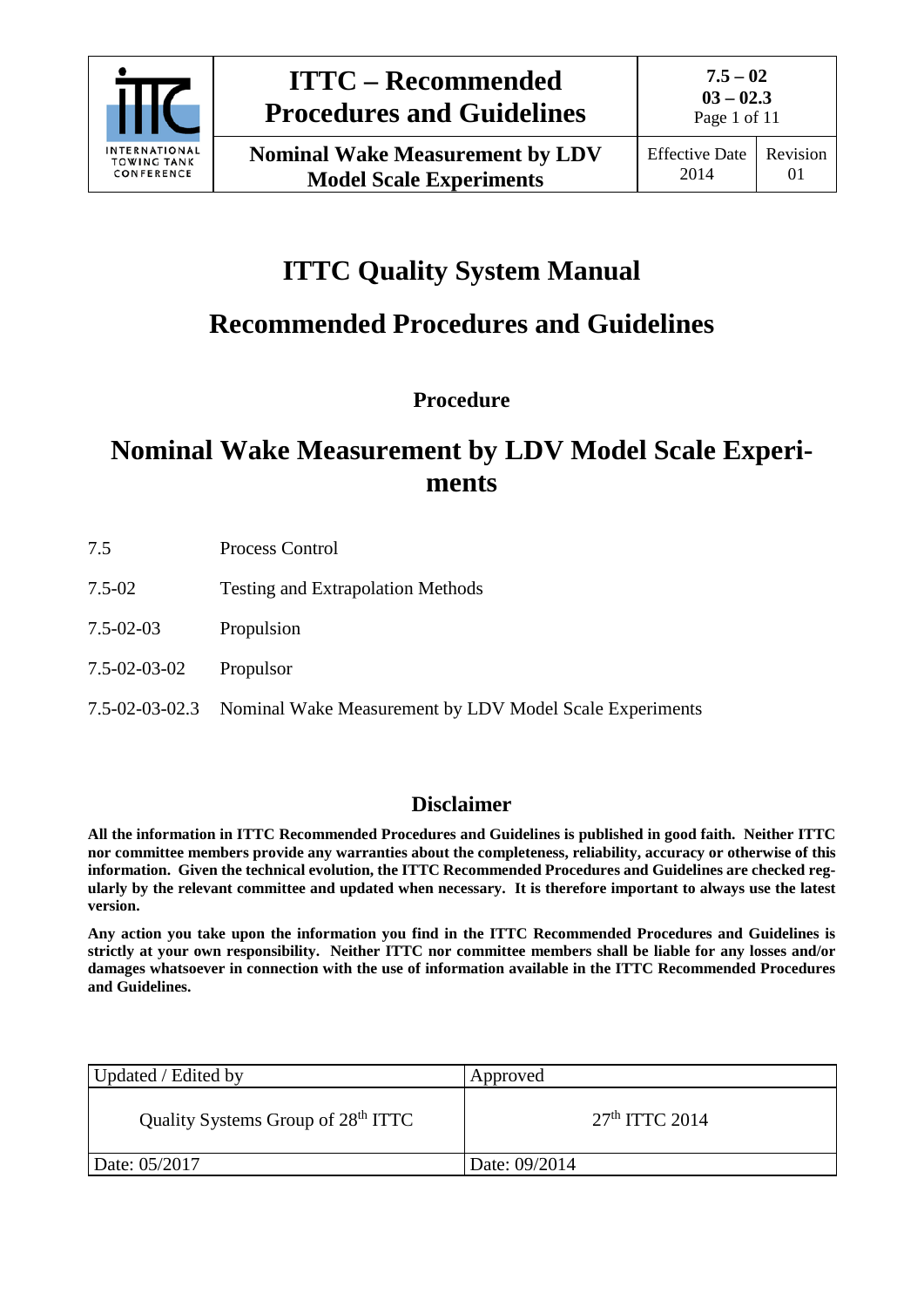

**7.5 – 02 03 – 02.3** Page 2 of 11

**Nominal Wake Measurement by LDV Model Scale Experiments**

# **Table of Contents**

| 1.         | <b>PURPOSE OF PROCEDURE3</b>         |
|------------|--------------------------------------|
| 2.         |                                      |
| 2.1        | Definition of Variables3             |
| 3.         | <b>NOMINAL WAKE MEASUREMENT</b>      |
| <b>3.1</b> | Model and Instrument specifications. |
| 3.1.1      | Ship Model requirements 4            |
| 3.1.2      | LDV System Specifications 5          |
| 3.1.3      |                                      |
| 3.1.4      | LDV system calibration 6             |
|            |                                      |
| 3.2.1      |                                      |
|            |                                      |

|    | 3.2.3 LDV system optical configurations   |
|----|-------------------------------------------|
|    |                                           |
|    |                                           |
|    |                                           |
|    | 4. LDV DATA PROCESSING 9                  |
|    |                                           |
|    |                                           |
|    | 4.3 Harmonic Analysis  10                 |
|    | 4.4 Uses of the second order statistics10 |
| 5. | UNCERTAINTY ANALYSIS11                    |
|    | 6. DATA PRESENTATION AND                  |
|    |                                           |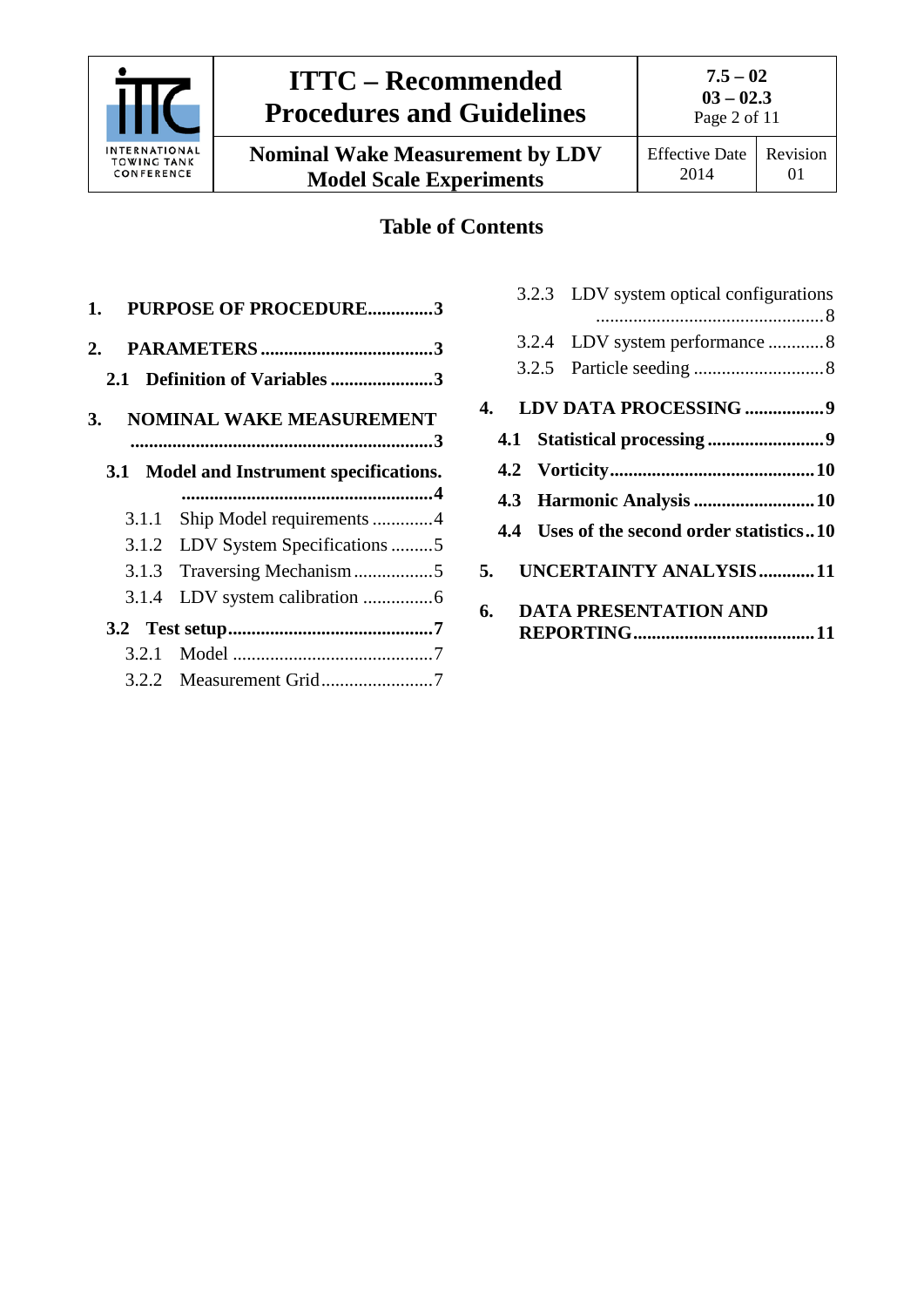

Page 3 of 11

01

**Nominal Wake Measurement by LDV Model Scale Experiments**

# **Nominal Wake Measurements by LDV Model Scale Experiments**

# <span id="page-2-0"></span>**1. PURPOSE OF PROCEDURE**

The purpose of this document is to provide guidelines to ensure the best possible test results in terms of accuracy and reliability of a flow survey of the nominal wake at the propeller disk of a ship model utilizing Laser Doppler Velocimetry (LDV).

Generally, these guidelines can also be applied to any flow survey, which uses LDV.

# <span id="page-2-2"></span><span id="page-2-1"></span>**2. PARAMETERS**

### **2.1 Definition of Variables**

- $m_i$  Weighting coefficient to correct the LDV velocity bias
- *q* Turbulent kinetic energy
- *R* Propeller radius
- $T_V$  Turbulence Intensity<br> $\Delta t_i$  Time interval between
- Time interval between the *i* velocity sample and the *i-*1 sample
- *O, X, Y, Z* Cartesian reference system with origin in the propeller disc, *X* axis parallel to the shaft line in downstream direction, *Y* from port to starboard direction, *Z*
- *V* Generic velocity component measured by the LDV system
- 
- $\overline{V}$  Mean velocity<br>  $V_i$  Generic LDV Generic LDV velocity sample
- $V_i'$ Velocity fluctuation from the mean velocity
- $\alpha$  Angle between the laser beams
- $\lambda$  Light wavelength

 $\sigma_V$  Velocity standard deviation<br>  $\omega_x$  Vorticity

<span id="page-2-3"></span>Vorticity

#### **3. NOMINAL WAKE MEASUREMENT**

A nominal wake test consists in measuring the velocity distribution at the propeller disk. This testing can be performed using different measurement techniques such as Pitot tube rakes, 5-hole probes, hot films and Laser Doppler Velocimetry. The present procedures deal with the application of LDV to this problem.

The main advantages in using LDV are:

- it is linear and non-intrusive,
- the calibration is simple and depends only on optical parameters,
- it is suitable for the simultaneous measurement of the 3-velocity components at a point,
- it is able to measure the flow direction and hence to resolve detached flow,
- it is able to resolve velocity fluctuations up to a frequency content of some kHz,
- it is suitable for the measurement of high order statistic, such as Reynolds stress tensors.

The main limitations in using LDV are:

- the flow has to be correctly seeded with particles that might be a pollution source of the facility specially for cavitation tunnel,
- the length of the measuring volume along the axis of the beams is quite large (about 5mm up to 10mm); the measurement is then a spatial integration of the local flow velocity. Moreover the positioning along this axis using pinhole is not very accurated (about of half the length of the measuring volume.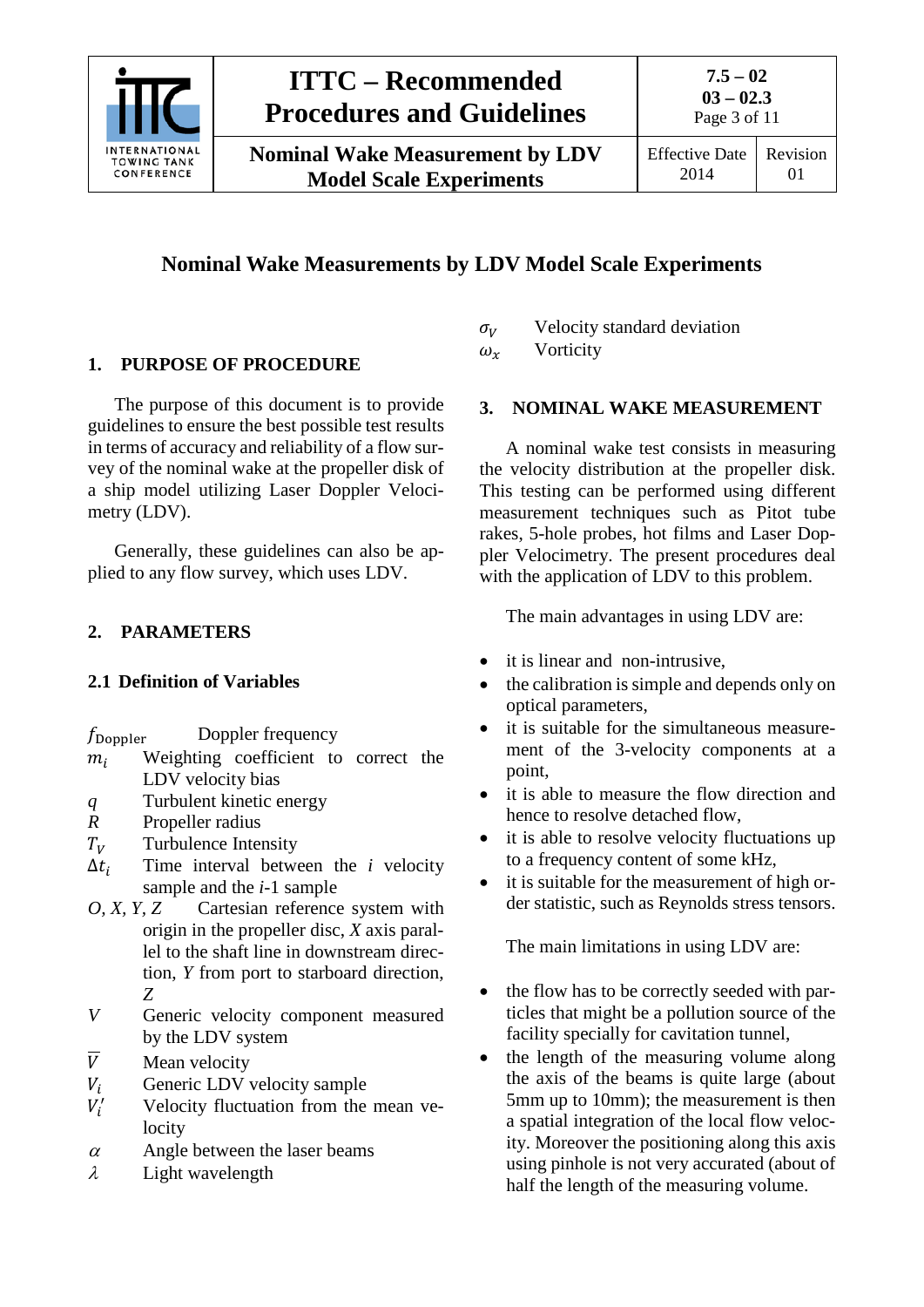

Different types of facilities can be used for this type of testing, including towing tanks, free surface cavitation tunnels, circulating water channels, cavitation tunnels, as long as they allow the installation of a complete scaled ship model**.**

### <span id="page-3-1"></span><span id="page-3-0"></span>**3.1 Model and Instrument specifications**

### 3.1.1 Ship Model requirements

A full ship model is required for the measurement of the nominal wake at the propeller plane. The specifications for the ship model should comply with the dedicated procedure in the ITTC 7.5 01-01-01 Quality Manual. In addition to those specifications, any potentially exposed surface to the laser light (e.g. shaft, brackets, boss hub cup, propeller, hull) should be painted flat black to reduce light reflections. This specifically is addressed to the operating safety and the improvement of the Signal to Noise Ratio (SNR) of the Doppler signal.

The ship model should be equipped with all the required appendages, fin stabilizers, and turbulence stimulators that can influence the propeller inflow. Only the rudder can be removed to allow easier optical access of the LDV system to the propeller disk.

The positioning of the measurement volume is of critical importance. Small targets are required for the alignment of the LDV measurement volume to the ship model. Each target consists of a small brass plate (Figure 1) with the following geometric characteristics:

- about 1 mm thickness,
- rectangular surface ranging from, about 5x5 to  $15x15 \text{ mm}^2$ ,
- 1 mm diameter circular hole in the center.



Figure 1: LDV target alignment

The passage of all the laser beams of the LDV probe through the hole assures that the measurement volume is at a known position.

Target positioning should be performed in the shop in order to assure high level of accuracy in defining their locations in the ship model reference frame. In addition, the positions of the targets must be such to be reached by the LDV probe installed in the traversing system, downstream the measurement plane possibly.

For the case of the wake survey at the propeller disk a valid solution is to install the targets on the hub cup (Figure 2).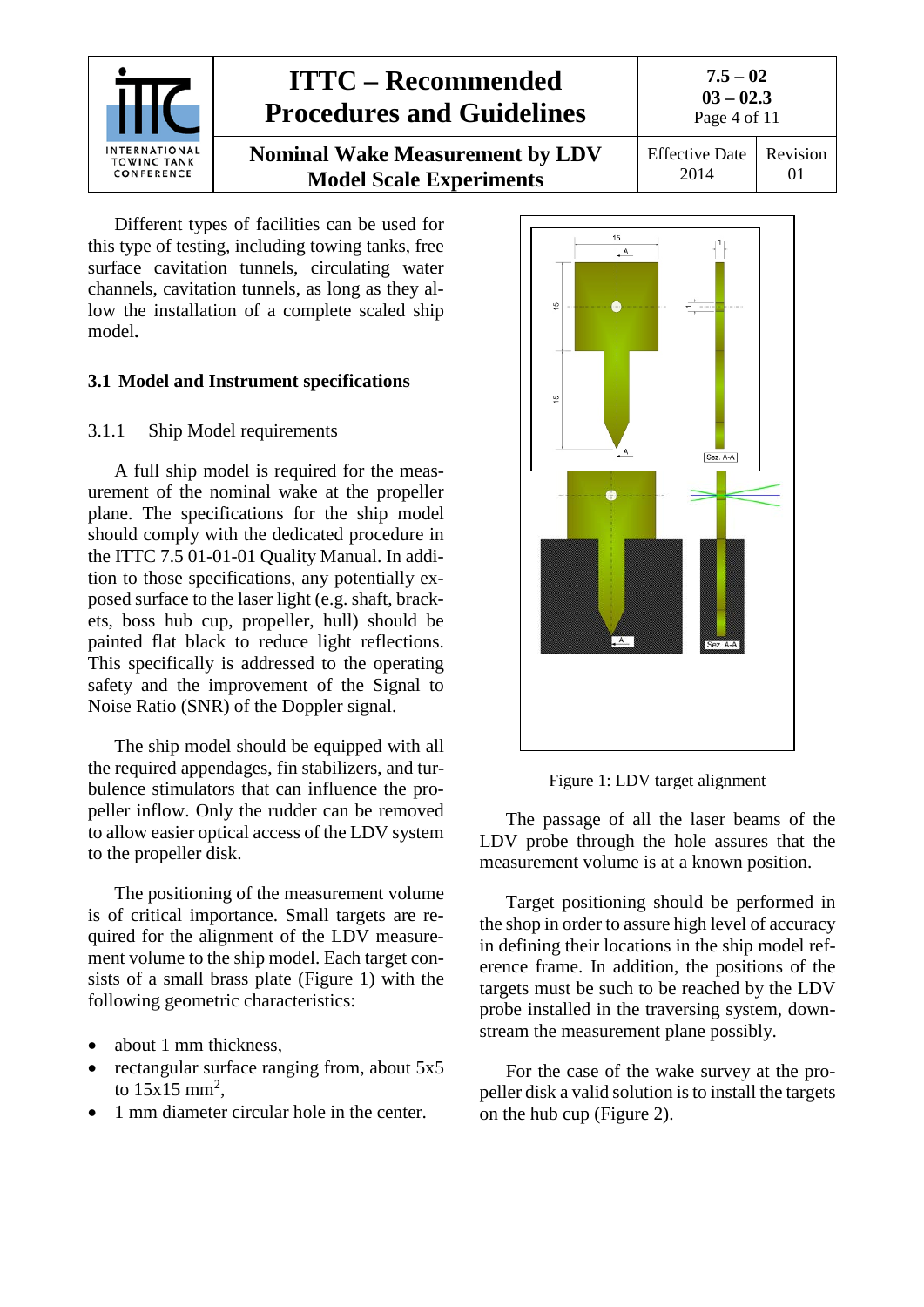

| $7.5 - 02$   |
|--------------|
| $03 - 02.3$  |
| Page 5 of 11 |

Revision 01

| <b>Nominal Wake Measurement by LDV</b> | <b>Effective Date</b> |
|----------------------------------------|-----------------------|
| <b>Model Scale Experiments</b>         | 2014                  |





Figure 2: Target installation on the hub cup

For the axial wake survey 2 alignment targets are required typically, two optical configurations of the LDV probe being necessary to scan the propeller disk area completely.

# <span id="page-4-0"></span>3.1.2 LDV System Specifications

A one or two component (1C, 2C) underwater LDV system is required for the nominal wake survey. Indeed such a system shall be preferred to the one with 3 components because it allows for easier optical access to the whole propeller disk.

The measurement of the 3-velocity components can be performed with 1C or 2C LDV system in successive steps by sweeping the measurement grid.

Underwater optical fiber probes are available on the market. The probe should be streamlined to limit its perturbation as much as possible. The focal length of the optical lens should be such to allow for measurement from a distance such to minimize probe interference at the measurement point.

In this regard, the focal length equal to at least 6 probe diameters is recommended.

# <span id="page-4-1"></span>3.1.3 Traversing Mechanism

The probe shall be supported by a fin strut to be mounted on a three degree of freedom remotely controlled traversing mechanism that should allow the displacement of the measurement volume within an accuracy of  $1/10<sup>th</sup>$  of mm.

The alignment of the LDV probe to the direction of the propeller shaft requires the traverse system to be equipped with a device that allows the small rotations of the strut fin in the vertical plane within the range  $\pm 5^{\circ}$ .

Probe fixing on the strut fin has to be carried out with care in order to get the optical axis of the probe aligned with the horizontal direction, with the minimum error. This operation can be performed very easily and with a high level of accuracy aligning the LDV probe to a horizontal plane by a level arm and projecting the beams on a flat plane at least 3m away from the probe. The probe is then rotated, in order to align the laser beam, which measures the axial component, to the horizontal by a level arm. Once this procedure is carried out, the LDV probe can be aligned to the direction of the propeller shaft. The mechanical design of the fin strut and the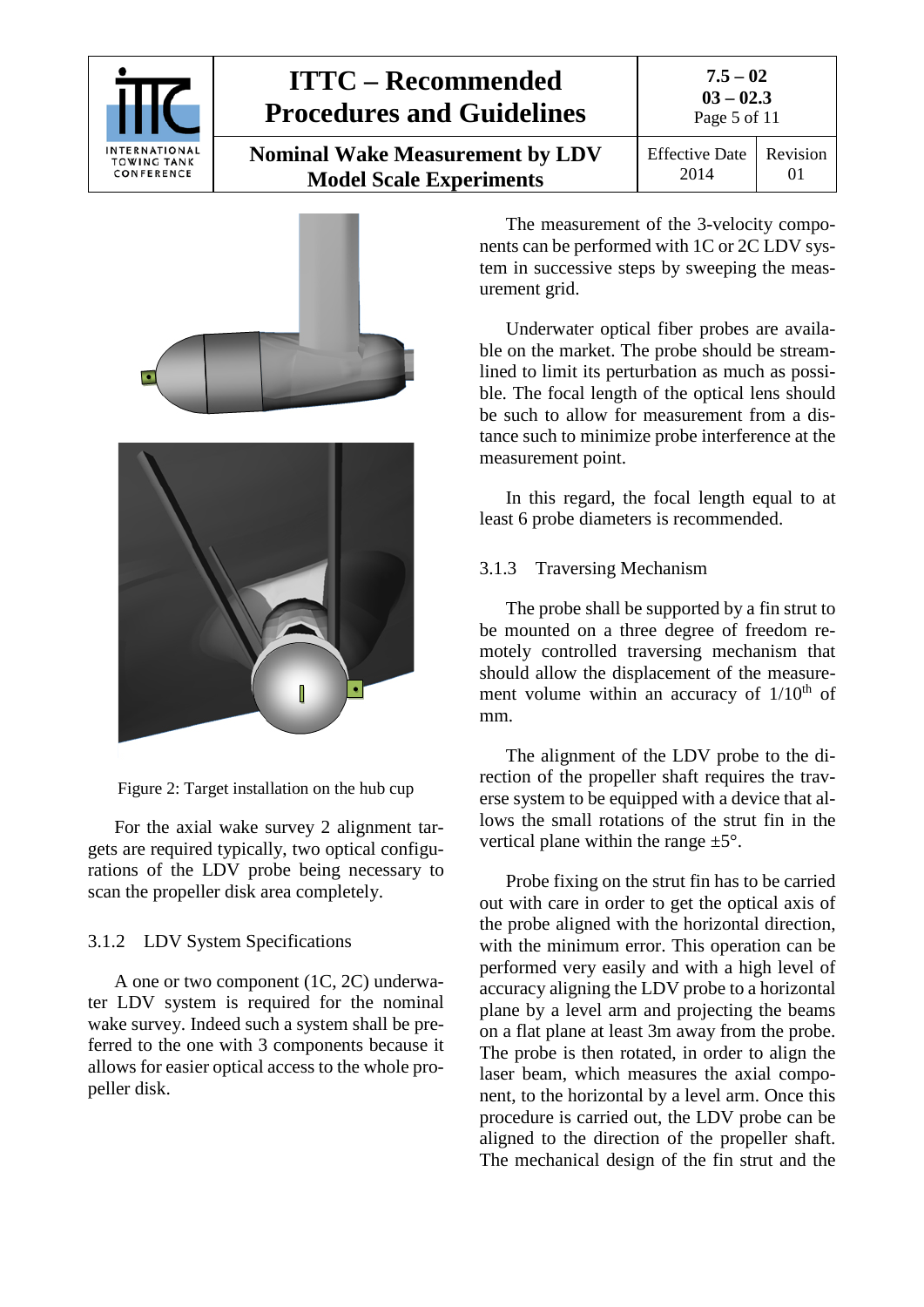

traversing mechanism should minimize strut deformation as much as possible.

A manual remote control is required to align the LDV measurement volume with the alignment target.

#### <span id="page-5-0"></span>3.1.4 LDV system calibration

The most interesting aspect of the LDV technique is that it is linear and the calibration of the system depends only on the optical parameters of the transmitting lens (in particular, the angle  $\alpha$  of the beams forming the measurement volume) and on the light wave length  $\lambda$ :

$$
V = \frac{\lambda}{2\sin(\alpha/2)} f_{\text{Doppler}}
$$

where  $f_{\text{Doppler}}$  is the frequency shift of the light due to the Doppler effect and *V* is the component of the velocity in the plane of the laser beam perpendicular to the bisector of the laser beam angle.

Hence calibration can be performed very easily and with a high level of accuracy by projecting the beams on a wall and measuring the distances between the measurement volume and the traces of the laser beams.

Calibration is maintained until the probe beams need to be realigned for maintenance purpose.

To really follow a Quality System, the calibration of the calculation of the velocity  $V =$  $f_D \cdot d_f$  should include both the calibration of :

1) The calibrating the frequency processed by the Burst Signal Analyser

The calibration of the Burst Signal Analyser (BSA) is done using a reference frequency generator that simulates a Doppler signal within frequencies from 30 MHz up to 50 MHz. The Doppler frequency of the analyser is compared with the frequency set on the generator. The uncertainty should be as written on the graph hereafter for a confidence interval of 95% .



Figure 3: Calibration of the frequency processed by the BSA

Although the order of magnitude is rather small ( $\frac{\Delta f_D}{f}$  $\frac{37b}{f_D} \approx 10^{-4}$ ), it should be checked time to time.

2) Calibrating the fringe spacing with the rotating disk

The calibration of the fringe spacing is implicitly done by the speed calibration using a rotating disk with a known diameter (for example D=  $0.15m \pm 2 \times 10^{-5}$  and a known revolution rate within the range of 2 Hz–40 Hz (uncertainty of 50 µHz).



Figure 4 : Calibration of the fringe spacing using a rotating disk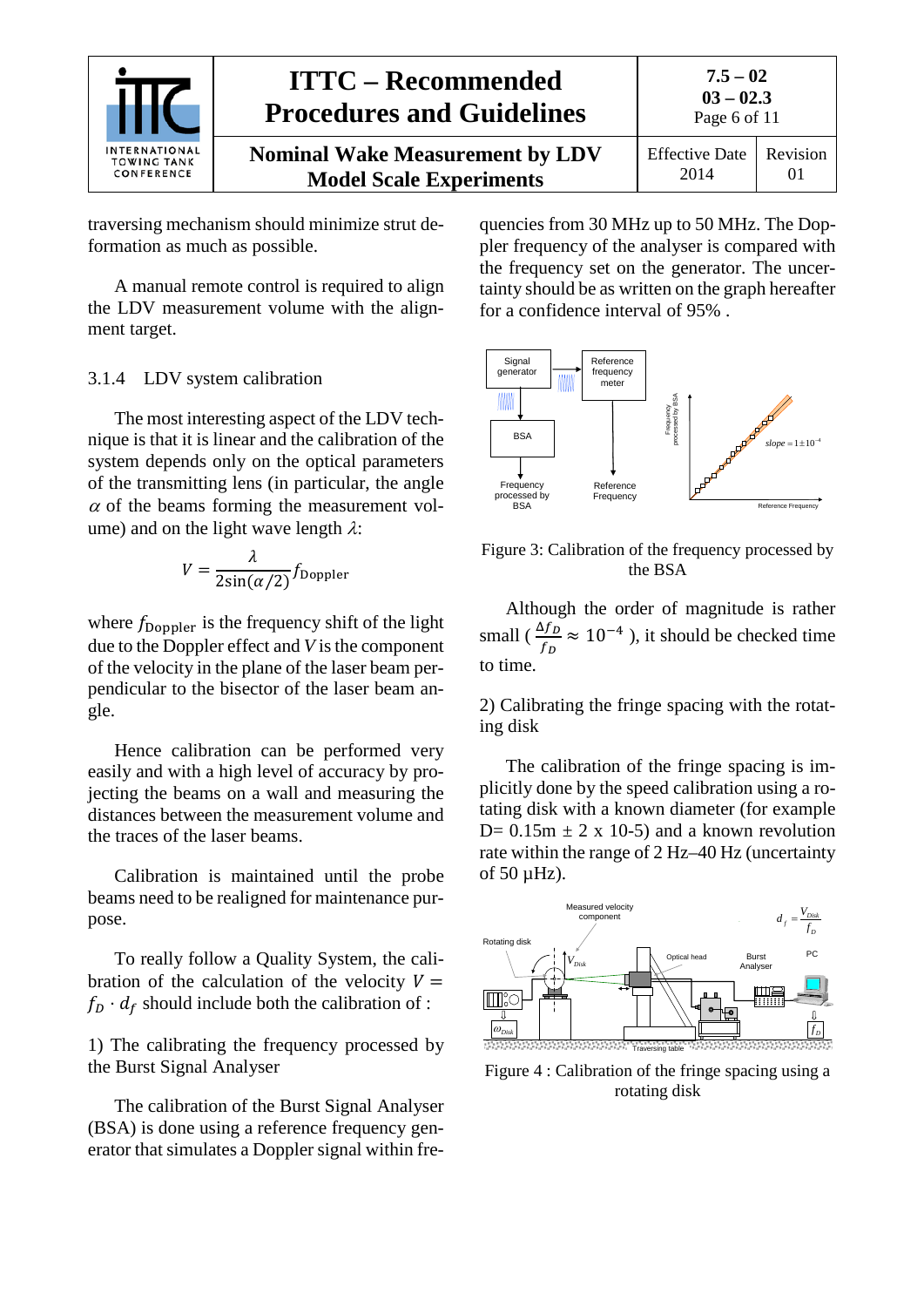

The fringe spacing is then calculated using the revolution rate of the disk along with its diameter and the measured frequency by the calibrated BSA :

$$
d_f = \frac{V_{Disk}}{f_D} = \frac{(D_{Disk}/2) \cdot \omega_{Disk}}{f_D}
$$

This fringe spacing is assessed for different positions of the disk along the main axis of the probe volume. The calibration of the fringe spacing is defined for the position that gives the maximum data rate.

The final error on the fringe spacing calibration is then calculated from :

- 1. the diameter uncertainty, the disk revolution rate uncertainty,
- 2. the Doppler frequency uncertainty,
- 3. and the uncertainty on the fringe spacing coming from the variation of the fringe spacing measured for different positions of the disk along the main axis of the probe volume. This variation causes the major uncertainty.

In the end, we got an uncertainty on the fringe spacing which is of the order of magnitude:

$$
\frac{\Delta d_f}{d_f} \approx 1 \cdot 10^{-2}
$$

3) Velocity uncertainty

From the previous uncertainties on the Doppler frequency measured by the BS and on the fringe spacing measured using the rotating disk, the uncertainty of the velocity

$$
\frac{\Delta V}{V} = \frac{\Delta f_D}{f_D} + \frac{\Delta d_f}{d_f} \approx 1 \cdot 10^{-2}
$$

## <span id="page-6-1"></span><span id="page-6-0"></span>**3.2 Test setup**

# 3.2.1 Model

The model should be locked at the dynamic trim, measured in the self propulsion test for the adopted test condition before. The model support should be as rigid as possible, because any model deformation results in positioning errors of the measurement volume relative to the model and an increased error in the wake measurement.

### <span id="page-6-2"></span>3.2.2 Measurement Grid

Typically nominal wake measurements are made by Pitot rakes mounted on the hub, which forces the use of a polar measurement grid. It turns out that this measurement grid is useful in the harmonic analysis of the wake. However, the consequence of non-uniform spatial sampling rate is not optimal for capturing flow structures, due to the very narrow measurement spacing in the inner radius of the propeller and very coarse spacing at the outer radius.



Figure 5: Example of measurement grid at the propeller disk for a twin screw ship

The use of LDV allows for the removal of the mechanical constraint of using a polar measurement grid and a Cartesian grid is preferred.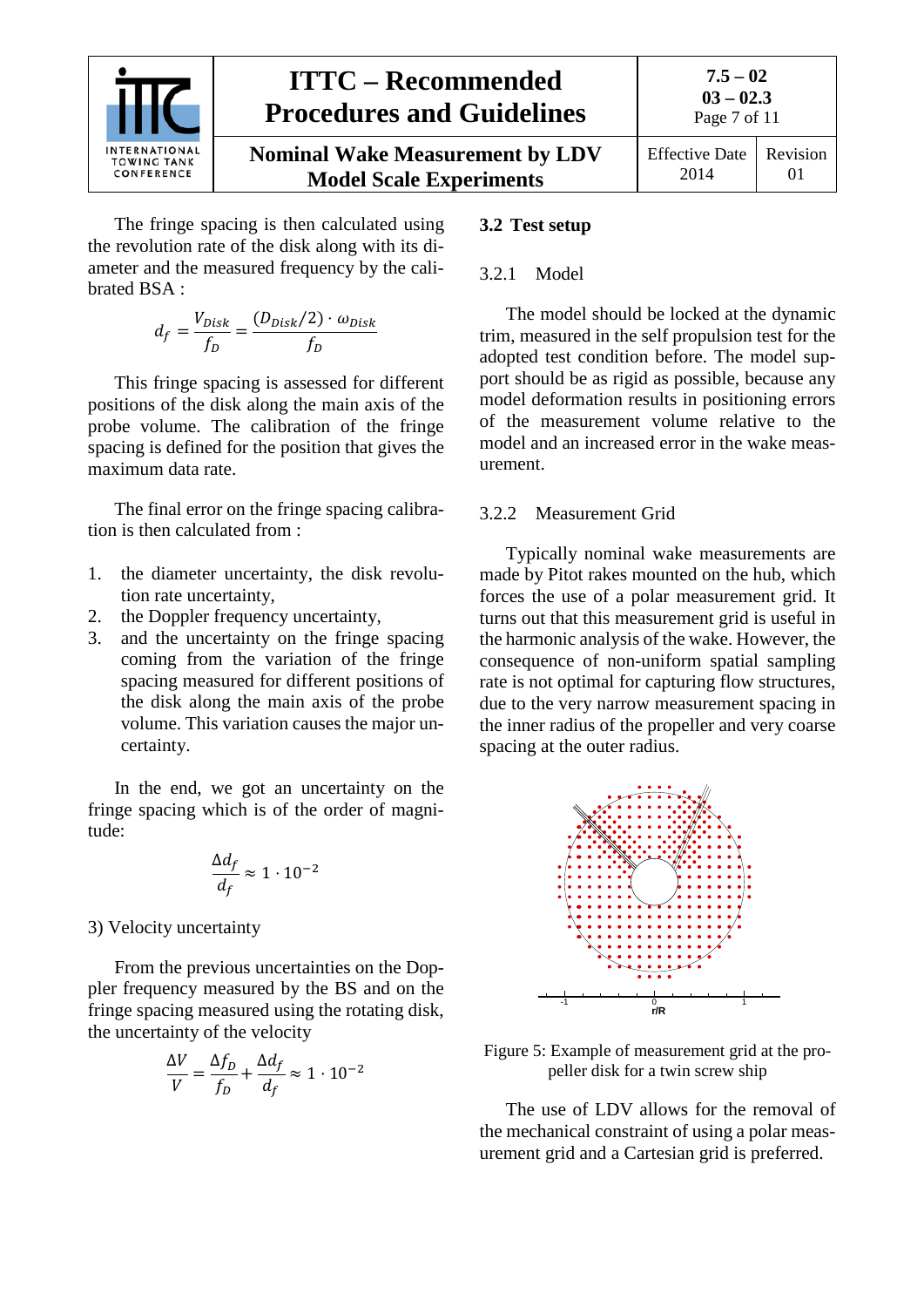|                                                          | <b>ITTC – Recommended</b><br><b>Procedures and Guidelines</b>            | $7.5 - 02$<br>$03 - 02.3$<br>Page 8 of 11 |          |
|----------------------------------------------------------|--------------------------------------------------------------------------|-------------------------------------------|----------|
| <b>INTERNATIONAL</b><br><b>TOWING TANK</b><br>CONFERENCE | <b>Nominal Wake Measurement by LDV</b><br><b>Model Scale Experiments</b> | <b>Effective Date</b><br>2014             | Revision |

Furthermore, refined grids with higher spatial resolution are required to resolve flow regions with high gradients.



#### Figure 6 : Different LDV optical configurations required to sweep the whole propeller disk and needed for measuring the three velocity components

An example of this case is the twin screw ship measurement grid, shown in Figure 3, which has been concentrated in the regions behind the shaft brackets.

The measurement grid shall extend, up to *r/R*=1.05 at least.

The point-to-point distance should comply with the Nyquist criteria and thus be at least less than ½ of the dimension of smallest flow structure present in the wake to be resolved. This results in measurement grids with more than 250 points typically.

## <span id="page-7-0"></span>3.2.3 LDV system optical configurations

Three optical configurations are required to obtain all the velocity components at the propeller disk when a 2C LDV probe is used (Figure 6). The first two configurations are required to acquire the axial velocity over the entire measurement disk. The third configuration is required for the measurement of the cross-flow components.

Each optical configuration requires an alignment target to minimize the positioning error.

# <span id="page-7-1"></span>3.2.4 LDV system performance

The LDV system should guarantee a minimum performance of 100-200 samples/s at least.

This performance depends on many parameters, like the focal length, the optical power of the laser beams, the quality of the alignment, the quality and concentration of the water seeding.

The fulfilment of a suitable water seeding depends on the facility type and is more difficult in a towing tank where the flow has to be seeded in order to assure a minimum performance of the LDV system (see § 2.2.6).

### <span id="page-7-2"></span>3.2.5 Particle seeding

Normally in water application particle seeding is not a difficult problem to solve. In model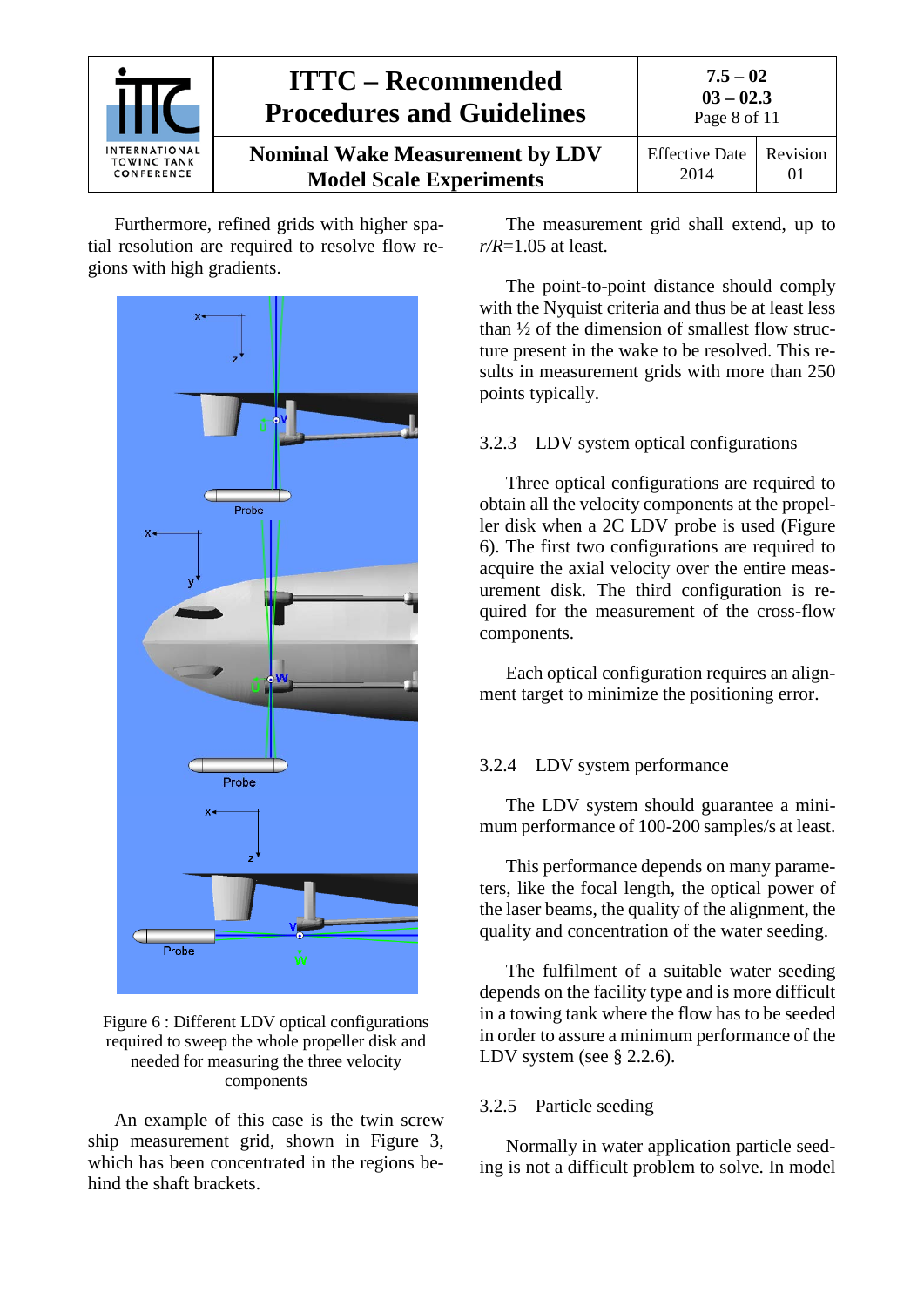

ship wake measurements the velocity lag between the flow and the particle can be ignored. In case it is necessary to seed the flow, titanium dioxide can be used as valid and inexpensive solution. Other materials that can be used for seeding the flow are hollow glass sphere, polystyrene beads, etc. Any seeding device (typically a rake) should distribute the seeding particles uniformly, introducing as little flow disturbance as possible. In towing tanks any seeding device could be placed behind the model and the flow seeded in the return run of the carriage.

## <span id="page-8-0"></span>**4. LDV DATA PROCESSING**

LDV data provides uneven spaced time history of the velocity at a point due to the random sampling of velocity as the consequence of the random crossing of a particle in the measurement volume. These data can be used to evaluate mean and fluctuating flow characteristics, but also other turbulent quantities of interest, such as the turbulent intensity.

The drawbacks of non-uniformly spaced time histories have been widely studied in literature. In this regard, bias and dedicated algorithms for signal processing can be found in the literature.

In the following section the main first (mean) and second order (turbulent intensity) statistical estimators are reported. The time length of the acquired time series shall guarantee the convergence of both the statistical estimators. This shall be verified in the region of high turbulence level.

### <span id="page-8-1"></span>**4.1 Statistical processing**

The LDV technique provides a series of velocity data  $V_i$  acquired at randomly spaced interval time  $\Delta t_i$  (time between the actual data sample and the previous one)

Following the typical approach of turbulent flows, and using the Reynolds decomposition, the velocity field can be decomposed in a mean (V) and in a fluctuating component  $(V'_i)$ , as follows:

$$
V_i = \overline{V} + V'_i \tag{1}
$$

The mean value is defined by:

$$
\overline{V} = \frac{1}{N} \sum_{i=1}^{N} V_i
$$
 (2)

where *N* is the number of acquired samples.

In LDV, the measurement is performed on individual particles as they traverse the measurement volume. It is quite clear that more particles will traverse the measurement volume per unit of time as the velocity increases. In fact, the flux of particles in the measurement volume is proportional to the velocity. Therefore, if a simple average of the individual measurements is being made, the result will be biased to the high velocity side, since there will be more measurements per unit of time at the higher velocities.

Several solutions have been proposed in literature to solve the problem of the velocity bias in the LDV acquisition (i.e. inter-arrival time weighting, transit time weighting).

The formulation of the mean velocity that accounts for the bias correction is reported in (3):

$$
\overline{V} = \frac{\sum_{i=1}^{N} m_i V_i}{\sum_{i=1}^{N} m_i}
$$
(3)

where *N* is the statistical population (i.e. number of velocity samples) and  $m_i$  the weighting coefficient. The expressions of the weighting coefficient in case of inter-arrival time weighting and transit time weighting is reported hereinafter:

 $\bullet$  inter-arrival time weighting  $m_i = \frac{1}{\Delta t_i}$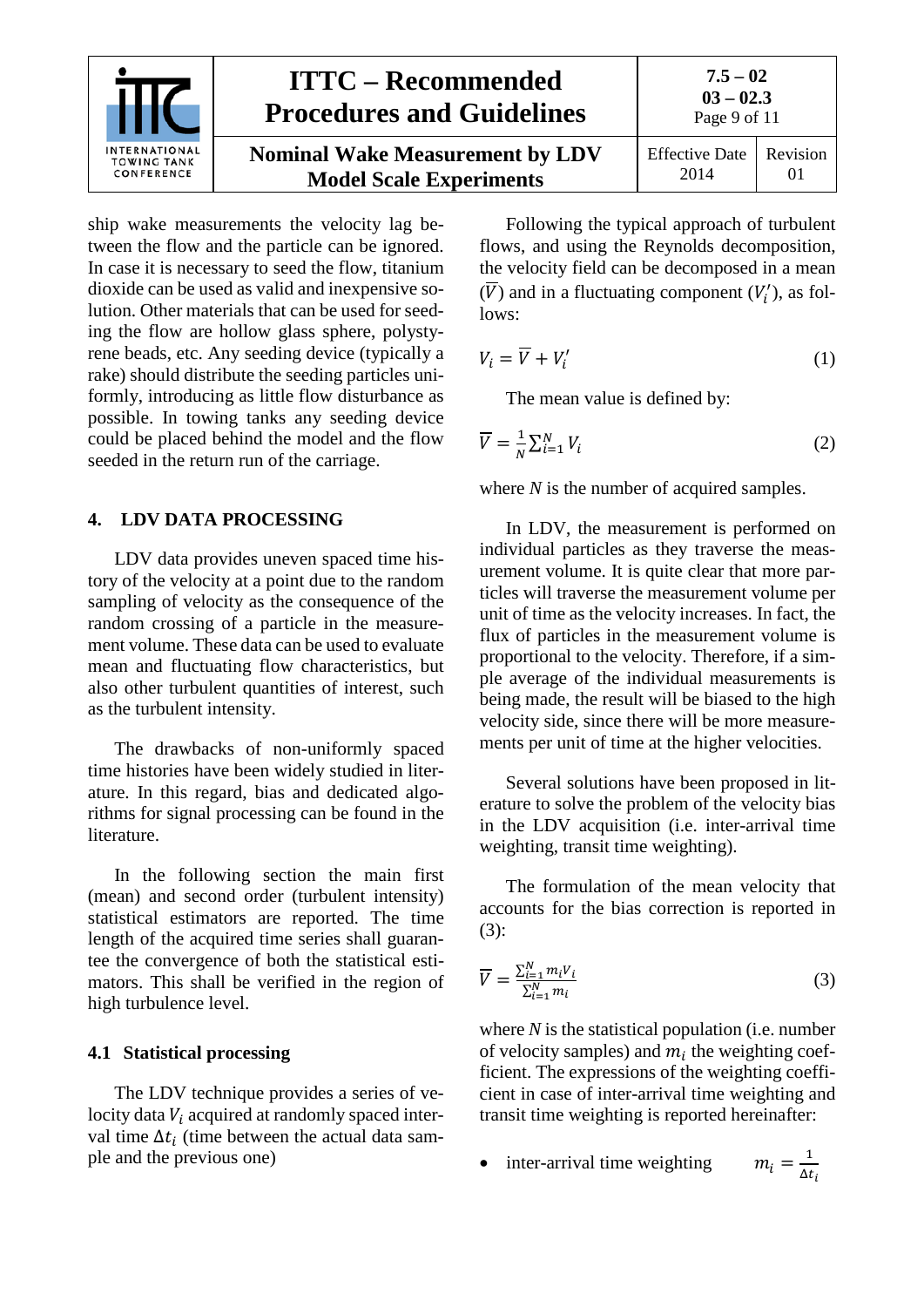

$$
\begin{array}{c} 7.5 - 02 \\ 03 - 02.3 \\ \text{Page } 10 \text{ of } 11 \end{array}
$$

| <b>Nominal Wake Measurement by LDV</b> | Effective Date   Revision |  |
|----------------------------------------|---------------------------|--|
| <b>Model Scale Experiments</b>         | -2014                     |  |

transit time weighting  $\eta$ 

$$
u_i = \frac{1}{V_i}
$$

An estimation of the velocity fluctuations can be provided by considering the standard deviation of the velocity signal  $\sigma_V$ . The unbiased relation is given by:

$$
\sigma^2 V = \frac{\sum_{i=1}^{N} m_i (V_i - \overline{V})^2}{\sum_{i=1}^{N} m_i}
$$
(4)

Turbulence levels can be calculated and expressed in percentage of the forward speed of the ship model *U*. by using the following expression:

$$
T_V = \frac{\sigma_V}{U} \cdot 100\tag{5}
$$

Another and equivalent representation of the 2<sup>nd</sup> order statistics can be the turbulent kinetic energy *q* defined by:

$$
q = \frac{1}{2} \sqrt{\sigma^2 v_x + \sigma^2 v_y + \sigma^2 v_z}
$$
 (6)

where  $\sigma_{V_X}, \sigma_{V_Y}$  and  $\sigma_{V_Z}$  are the standard deviations of the three velocity components along the adopted reference frame.

#### <span id="page-9-0"></span>**4.2 Vorticity**

The adoption of a Cartesian measurement grid allows the calculation of the vorticity component along the axial direction.

$$
\omega_x = \frac{\partial \overline{v_z}}{\partial y} - \frac{\partial \overline{v_y}}{\partial z} \tag{7}
$$

#### <span id="page-9-1"></span>**4.3 Harmonic Analysis**

Harmonic analysis on the wake data can be applied after interpolating the data onto a polar reference frame and calculating the tangential and radial velocity components. Typically the Fourier coefficients shall be provided up to the

 $12<sup>th</sup>$  harmonics of the axial, tangential, and radial velocity along azimuthal profiles at different radial positions (typically from *r/R*=.2 to 1.0 step 0.1).

#### <span id="page-9-2"></span>**4.4 Uses of the second order statistics**

The second order statistic is very useful in diagnosing possible problems of the inflow to the propeller. For example it is possible to localize ship boundary layer or brackets and shaft wake impinging on the propeller disk better than using mean flow information.

For example, high values of the turbulence in the bracket wake or very large wake can point out possible non-optimal bracket alignment (Figure 5). In the region of the attachment of the bracket to the shaft high values of the turbulence intensity can reveal possible flow detachment.

High values of turbulence intensity and vorticity can diagnose possible risk of cavitation in an early stage.



Figure 5: distribution of the turbulent kinetic energy in the propeller disk